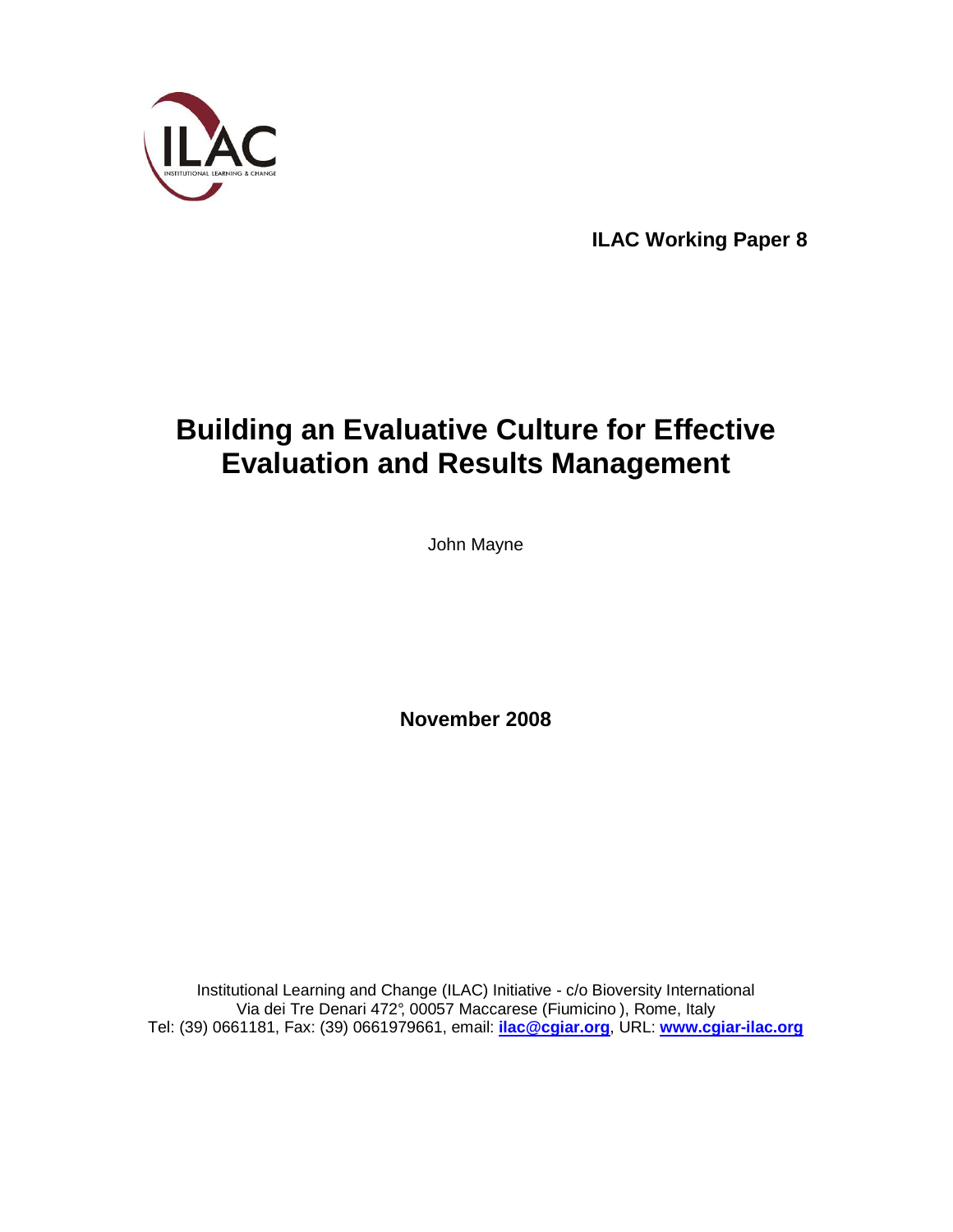The ILAC initiative fosters learning from experience and use of the lessons learned to improve the design and implementation of agricultural research and development programs. The mission of the ILAC Initiative is to develop, field test and introduce methods and tools that promote organizational learning and institutional change in CGIAR centres and their partners, to expand the contributions of agricultural research to achievement of the Millennium Development Goals.

This paper has been reformatted to comply with the style of the ILAC Working Paper series.

Citation: Mayne, J. (2008) Building an Evaluative Culture for Effective Evaluation and Results Management. ILAC Working Paper 8, Rome, Institutional Learning and Change Initiative.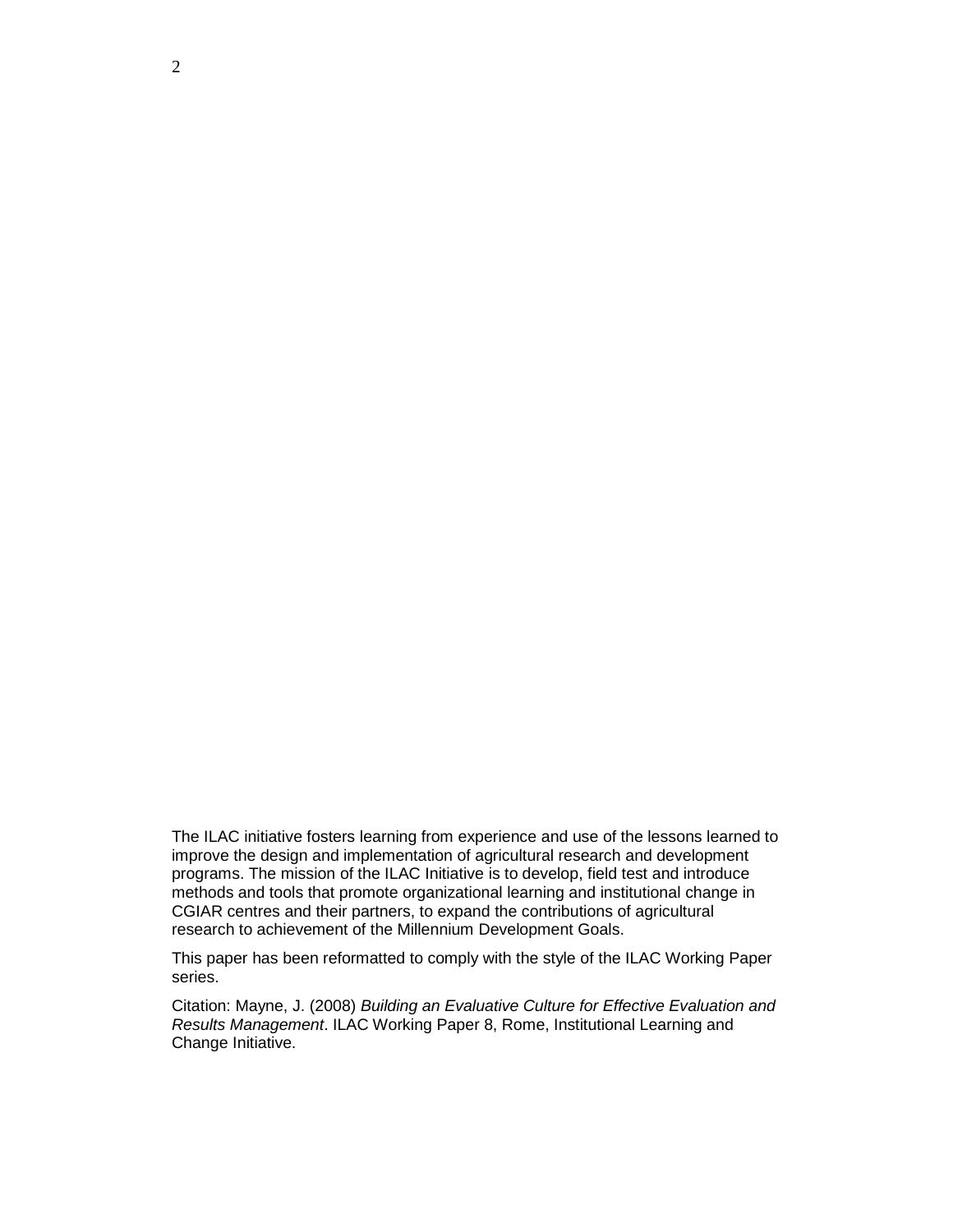# **Table of Contents**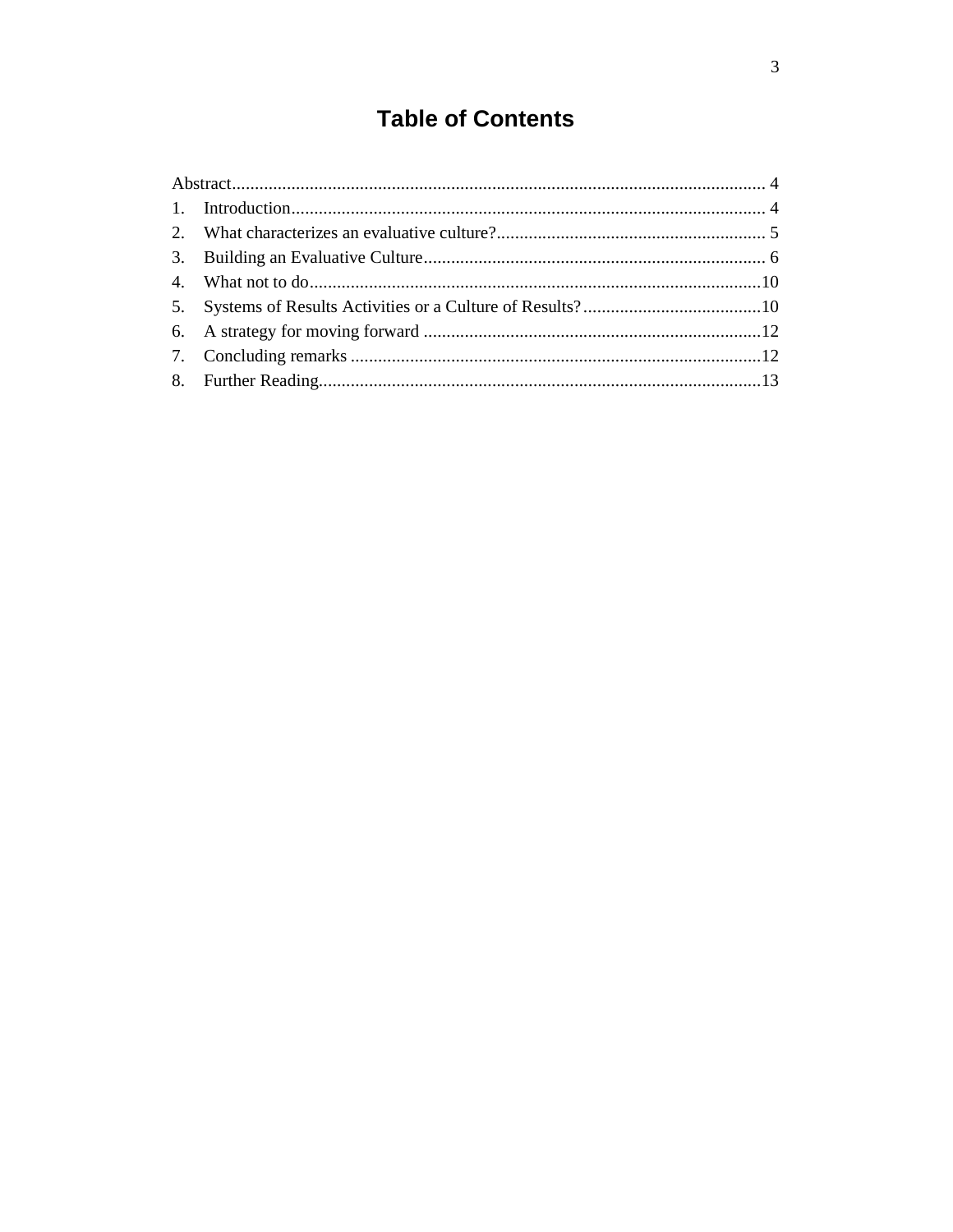# **Building an Evaluative Culture for Effective Evaluation and Results Management**

John Mayne November 2008

### **Abstract**

A weak evaluative culture undermines many attempts at building an effective evaluation and results management regimes. This brief outlines practical actions that an organization can take to build and support an evaluative culture, where information on performance is deliberately sought in order to learn how to better manage and deliver programs and services. Such an organization values empirical evidence on the results it is seeking to achieve.

# **1. Introduction**

Efforts at introducing results management and evaluation in organizations are widespread, although often seen as of only limited success. Developing and maintaining an evaluative culture in an organization is often seen as key to building more effective results management and evaluation approaches. On an ongoing basis, there needs to be a climate in the organization where evidence on performance is valued, sought out and seen as

essential to good management. Without such a

climate, adherence to systems and procedures can dominate attitudes towards results management and evaluation. This brief discusses what an evaluative culture entails and what can be done to build and maintain such a culture.

#### **Table 1**

#### **Characteristics of an Evaluative Culture**

An organization with a strong evaluative culture:

- engages in *self-reflection* and *self-examination*:
	- o deliberately seeks evidence on what it is achieving, such as through monitoring and evaluation,
	- o uses results information to challenge and support what it is doing, and
- o values candor, challenge and genuine dialogue;
- engages in *evidence-based learning*:
	- o makes time to learn in a structured fashion,
	- o learns from mistakes and weak performance, and
	- o encourages knowledge sharing;
- encourages *experimentation* and *change*:
	- o supports deliberate risk taking, and
	- o seeks out new ways of doing business.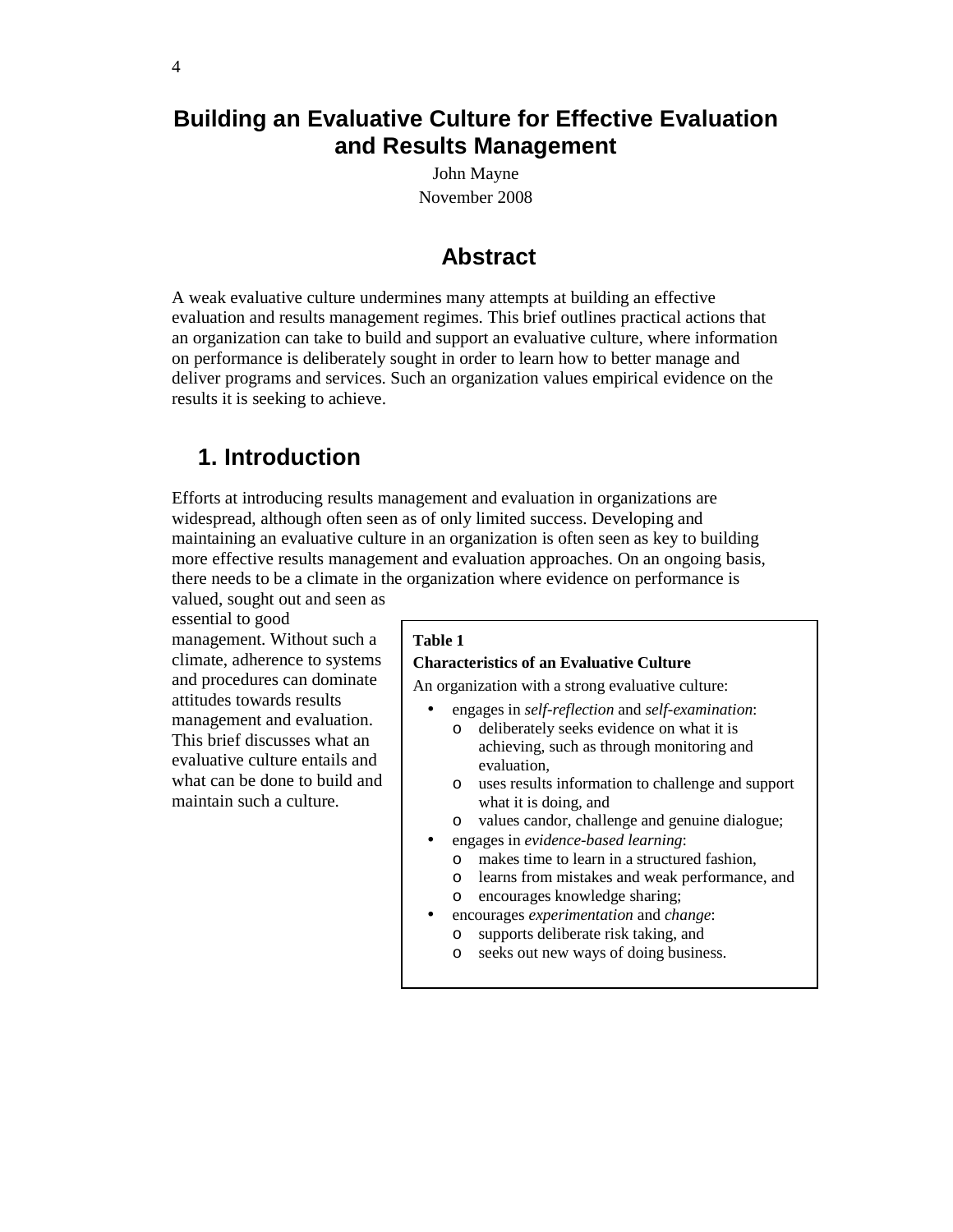# **2. What characterizes an evaluative culture?**

An *evaluative culture* denotes an organizational culture that (Table 1) deliberately seeks out information on its performance in order to use that information to learn how to better manage and deliver its programs and services, and thereby improve its performance. Such an organization values empirical evidence on the results—outputs and outcomes—it is seeking to achieve. Other terms used for such a culture include a results culture, a culture of results, a culture of performance, an evaluation culture and a culture of inquiry.

An absence of these characteristics will be recognized by many as all too common in organizations. Thus, a weaker evaluative culture might, for example,

- gather information on results, but limit its use mainly to external reporting,
- acknowledge the need to learn, but not provide the time or structured occasions to do so,
- claim it is evidence-seeking, but discourages challenge and questioning the status quo, and/or
- talk about the importance of achieving results, but value following the rules and frown on risk taking.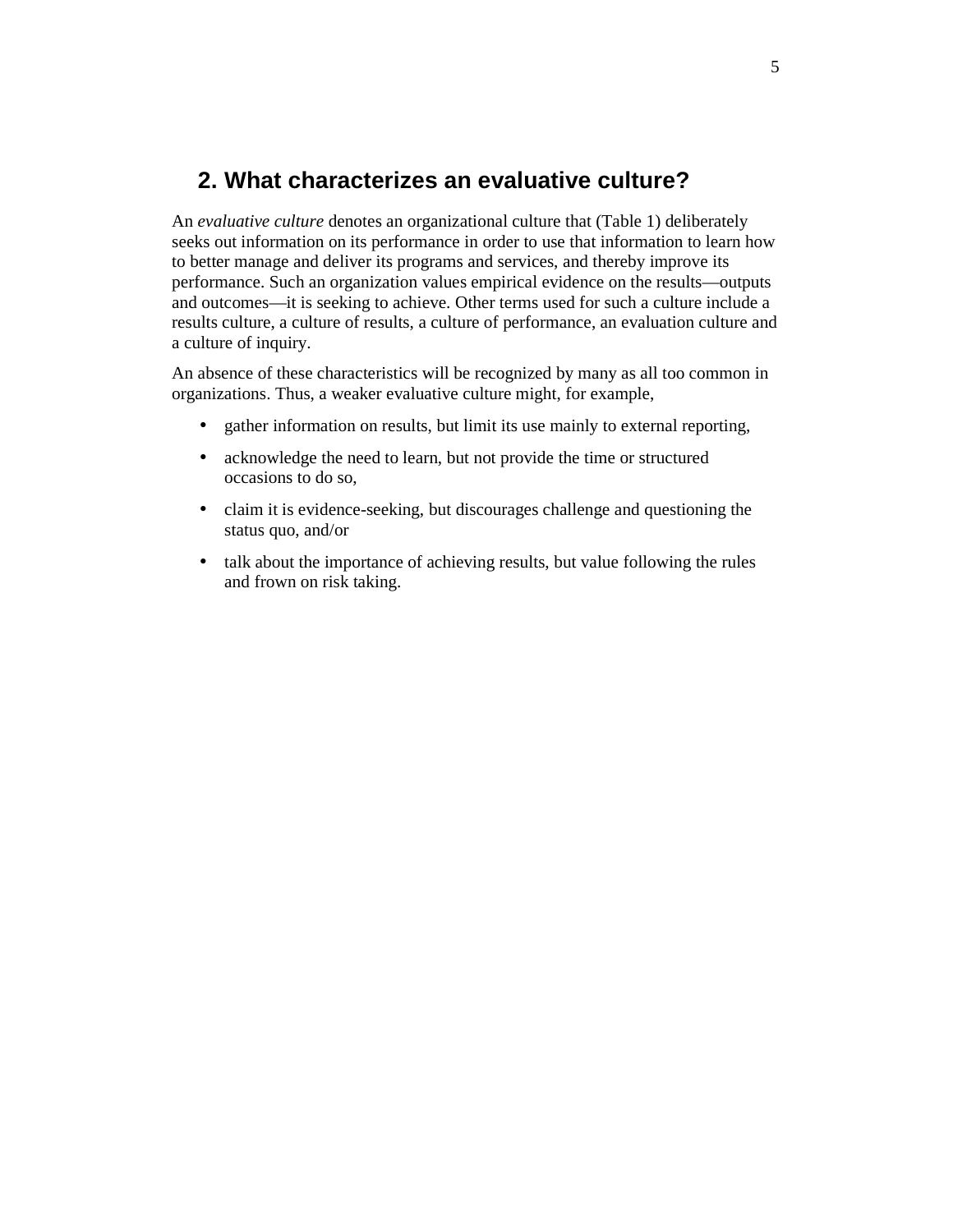# **3. Building an Evaluative Culture**

All organizations have an existing culture, which, as Kim (2002: 3) notes, "… conveys a sense of identity to employees, provides unwritten and, often, unspoken guidelines on how to get along in an organization. … An organizational culture is reflected by what is valued, the dominant leadership styles, symbols, the procedures, routines, and the definition of success that make an organization unique." This brief is addressing what structures, practices and actions can be put in place to build and support an evaluative culture as part of the overall organizational culture. Based on considerable literature and experience, I suggest that the several elements shown in Table 2 are needed to build such a 'culture of inquiry', i.e., the organizational culture outlined in Table 1.

#### *Leadership*

Leadership is probably the most important factor in organizational culture.

#### **Demonstrated senior management leadership and commitment**.

Strong senior leadership in building an evaluative culture can be evident through such actions as:

- *supporting the results management regime*, including demonstrating the benefits of using evidence, and supporting results management with resources;
- *providing consistent leadership in results management*, including consistent and regular communication on results management, and acting consistently with an evaluative culture—walking the talk; and

#### **Table 2**

#### **Measures to Foster an Evaluative Culture**  *Leadership*

- Demonstrated senior management leadership and commitment
- Regular informed demand for results information
- Building results measurement and results management capacity
- Establishing and communicating a clear role and responsibilities for results management

#### *Organizational support structures*

- Supportive organizational incentives
- Supportive organizational systems, practices and procedures
- An outcome-oriented and supportive accountability regime
- Learning focussed evaluation and monitoring

#### *A learning focus*

- Build in learning
- Tolerating and learning from mistakes
- *managing expectations for results management*, through setting out reasonable yet challenging expectations for success, proceeding gradually and with modesty, and balancing accountability with learning.

In addition, senior managers need to *oversee the results management regime* through:

• *Agreeing* a results framework for the organization, and results frameworks for programs and policies;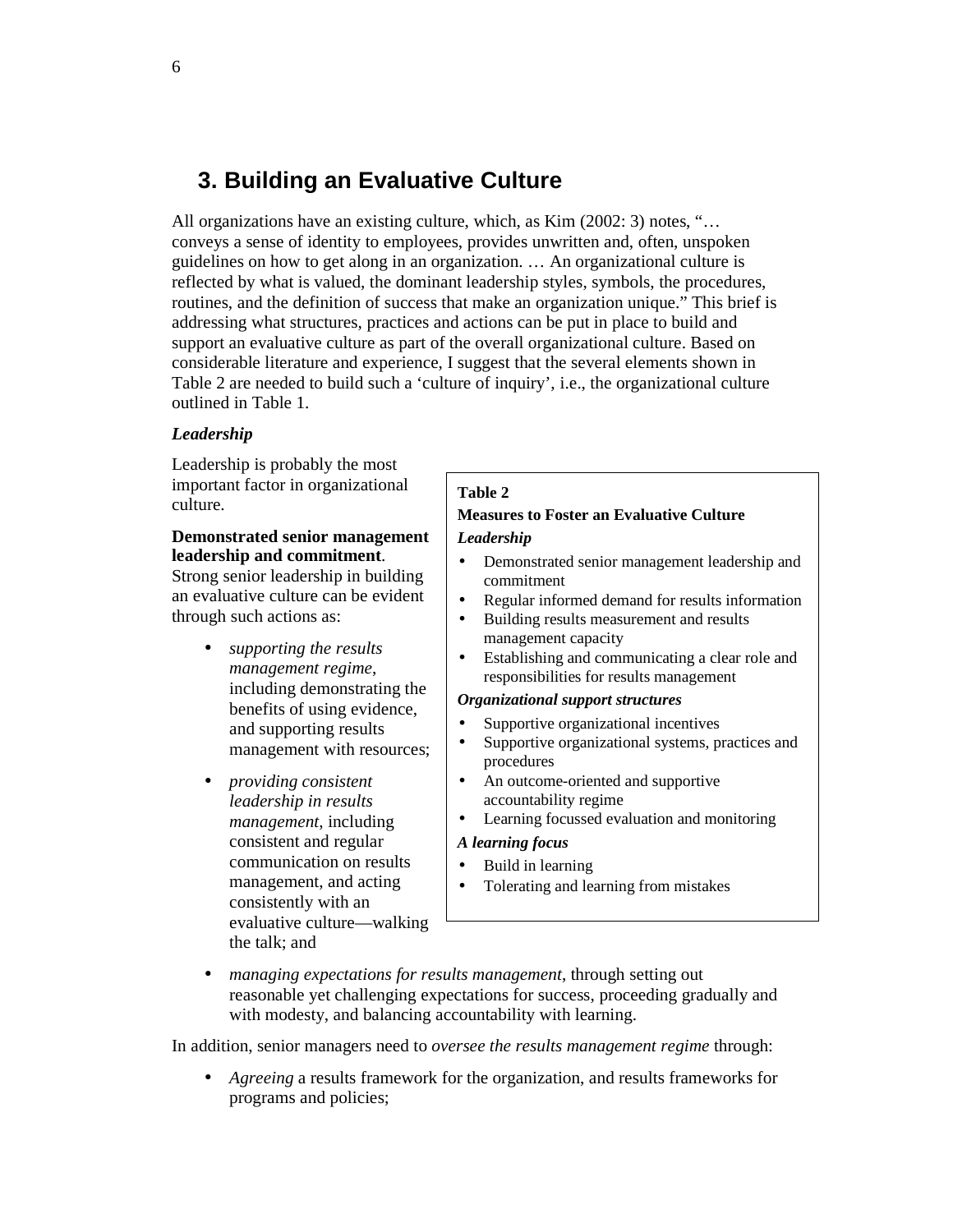- *Challenging* theories of change<sup>1</sup> behind programs, and the evidence gathered on performance;
- *Approving* feasible yet challenging performance expectations;
- *Using* results information in approving programming decisions and for holding managers to account*;*
- *Overseeing* key aspects of results management: evaluation and monitoring systems, results-informed learning, and results reporting by program managers; and
- *Reporting* on organizational performance.

**Informed demand for evidence on performance**. Results management and evaluation can be significantly encouraged and supported if there is informed and sensible demand in an organization for results information. Key ways that informed demand can occur is through:

- having managers and senior managers *routinely ask for results information*, and
- requiring that *planning, budgeting and reporting be results-based*.

**Building results measurement and results management capacity**. Building a culture of results in an organization requires a capacity to be able to articulate and measure results, a capacity to understand how results information can be used to help managers manage, and some level of in-house professional results management support. This capacity can be enhanced through:

 providing *ongoing training* to managers and staff in the various aspects of results management,

• identifying and supporting *peer champions*,

 $\overline{a}$ 

- *integrating results management training* into the regular management training program;
- including *self-evaluation* as part of the results management training;
- providing *clear and effective guidance* to managers on results management; and
- using *results management networks* to share lessons and foster an evaluative culture.

**Establish and communicate a clear role and responsibilities for results management.** There is a need for a clearly articulated vision to build the organizational culture:

 $1$ <sup>1</sup> Theories of change explain why it is believed that the objectives of the program will be met if the outputs are delivered. They lay out the logic and assumptions behind the program, the pathway of change expected.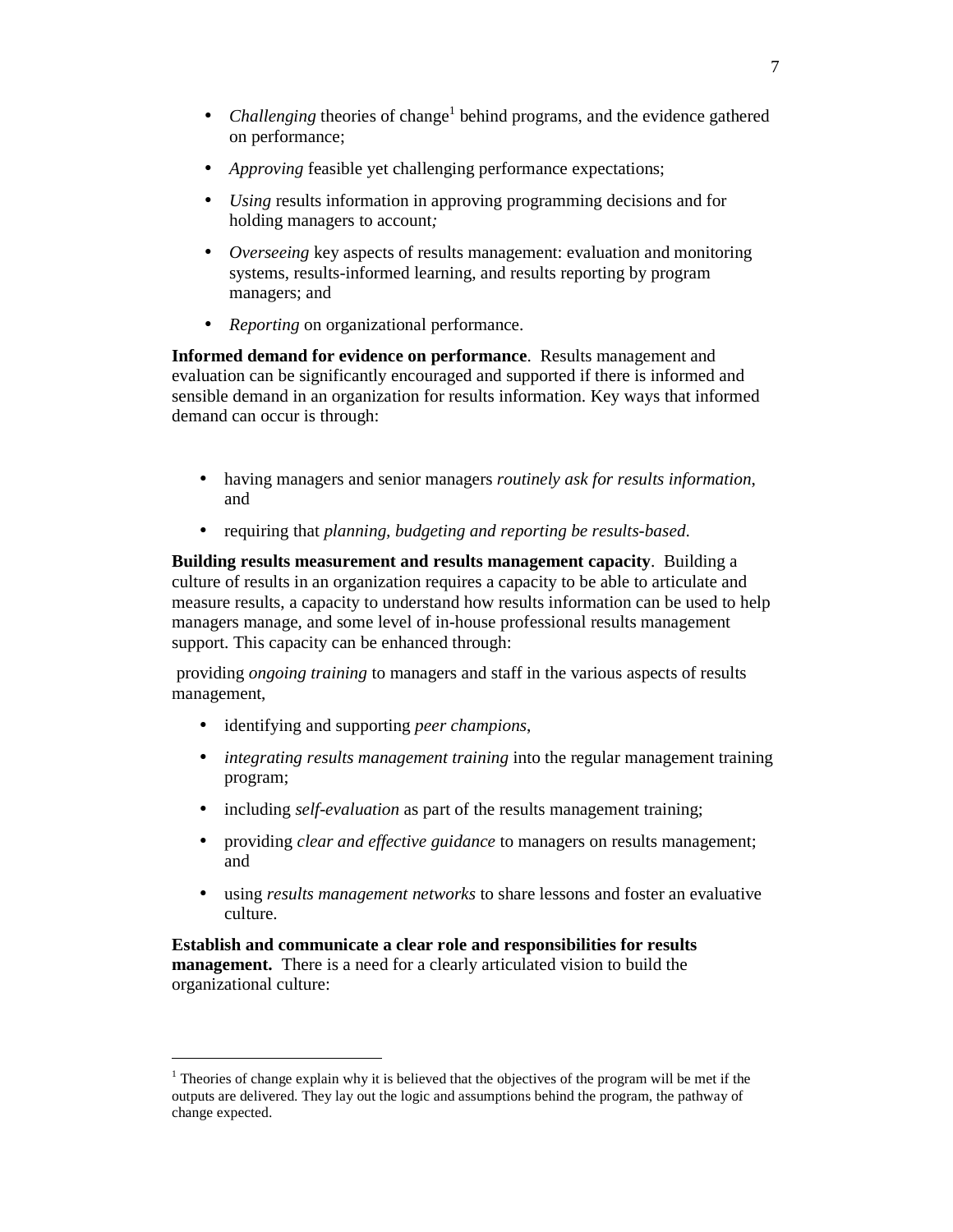- set out the *aims and underlying principles* for its results management regime, including developing and communicating a clear strategy for results management,
- agreeing on *key terminology*, and
- define the *roles and responsibilities* of senior managers, managers, program staff, and professional staff in the regime.

#### *Organizational support structures*

The second group of elements needed to foster a results culture (Table 2) are support structures. Specific structural aspects of organizational life give day-to-day meaning to the organization's culture.

**Supportive organizational incentives**. Having the right formal and informal incentives for individuals and units in place is essential to fostering a culture of results, probably more important than capacity issues. In results management, the aim is to have individuals and units deliberately plan for results and then monitor and evaluate what results are actually being achieved in order to adjust activities and outputs to perform better. The bottom line for results measurement is empirical-based learning. Evidence of this occurring is what should be rewarded. This contrasts with approaches that reward only meeting targets.

**Supportive organizational systems, practices and procedures.** To foster an evaluative culture, all the systems, practices and procedures in an organization need to align and be consistent with that culture. Thus, for example:

- *Managers need adequate autonomy to manage for results*: Managers seeking to achieve outcomes need to be able to adjust their operations as they learn what is working and what is not. Managing only for planned outputs does not foster a culture of inquiry about what are the impacts of delivering those outputs.
- *Evidence-friendly information systems*: The financial, human resource, planning and reporting systems in organizations need to be able to incorporate results information in a user-friendly manner. Otherwise, the gap between the rhetoric of an evaluative culture and the realities of everyday work will be quite evident.
- *Link results management with other reform initiatives*. Many organizations are instituting a variety of management reforms and results management needs to be seen as a key aspect of reform, not a one-off initiative to meet, for example, external requirements.

**An outcome-oriented and supportive accountability regime**. How accountability is exercised in an organization plays a key role in defining its culture, since accountability defines what aspects of performance are important. If managers are simply accountable for following procedures and delivering planned outputs, there is little incentive to actively seek evidence on the outcomes being achieved. Accountability for outcomes (Mayne, 2007) should consist of (a) providing information on the extent to which the expected outputs and outcomes were attained, and at what cost; (b) demonstrating the contribution made by the program to the outcomes; (c) demonstrating the learning and change that have resulted; and (d)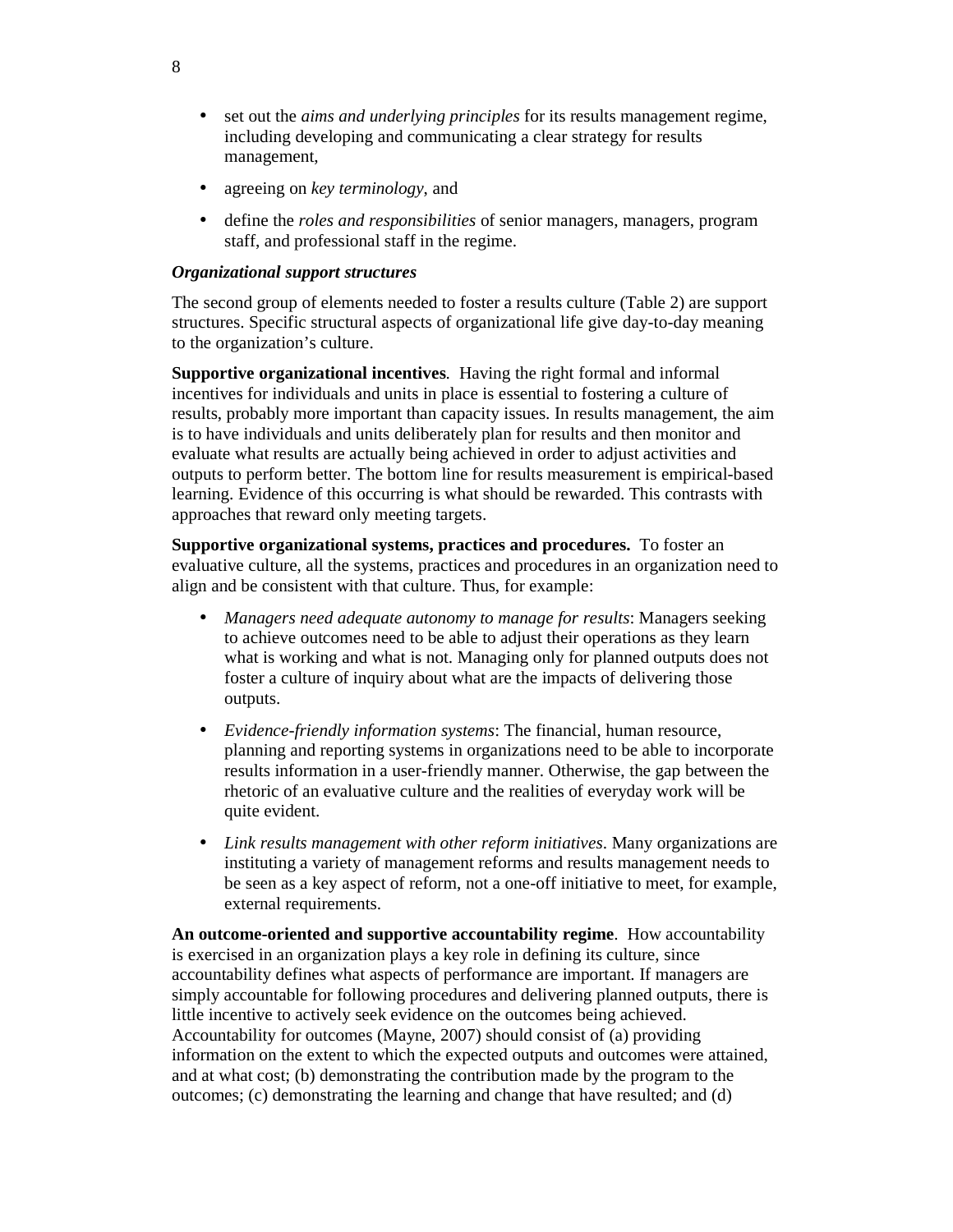providing assurance that the means used were sound and proper. Thus, for example, if outcome targets and other expectations have not been met, a key accountability question should be what has been learned as a result and what will change in the future?

**Learning-focussed evaluation and monitoring.** Undertaking evaluation and monitoring can significantly help to foster an evaluative culture. If managers and staff are involved in the process of measuring and analysing results information, they are likely to see the value of such efforts and to make use of the information gathered. Seeing positive results of that use in terms of better design or delivery will further increase interest in learning from such information. But if the main purpose of evaluation and monitoring is seen as a means to check up on managers and staff, then learning—and hence an evaluative culture—is less likely to be supported. Carden and Earl (2007) discuss how improved process use was used to enhance evaluative thinking at the International Development Research Centre.

#### *A learning focus*

The third and last set of elements in Table 2 deal with the deliberate efforts needed to build a capacity for and acceptance of learning in an organization.

**Build in learning**. Building learning in an organization is widely discussed in the literature (see, for example, Cousins, Goh, Clark and Lee, 2004). Here I want to discuss several specific ideas:

- *Institutionalized learning events* In my view, most useful is the idea of institutionalized learning events. A learning event could be structured around a current issue of concern where the available information and evidence is brought together in a digestible format for an informed discussion by the interested parties of the issue and what the available evidence implies for future actions. The International Development Research Centre holds annual learning events on a topic of current interest (IDRC, 2006).
- *Encouraging knowledge sharing*—An evaluative culture values sharing information and knowledge, such as providing group learning opportunities and developing supportive information sharing and communication structures.
- *Encouraging leaning through experience*—Learning also occurs through direct on-the-job experience. Organizations can enhance this type of leaning by encouraging efforts to identify and communicate good practices.
- *Making time for learning*—A key constraint for many managers is time. Keeping a program on track is a full time job, and it is hard to find time for reflection and learning. Briton (2005: 31-32) offers numerous suggestions on specific ways an organization can create 'learning spaces'.

**Tolerating and learning from mistakes**. Mistakes occur in organizations and are not welcomed. But in a learning and evaluative culture, mistakes need to be tolerated and seen as an opportunity to learn what went wrong and how to do better the next time.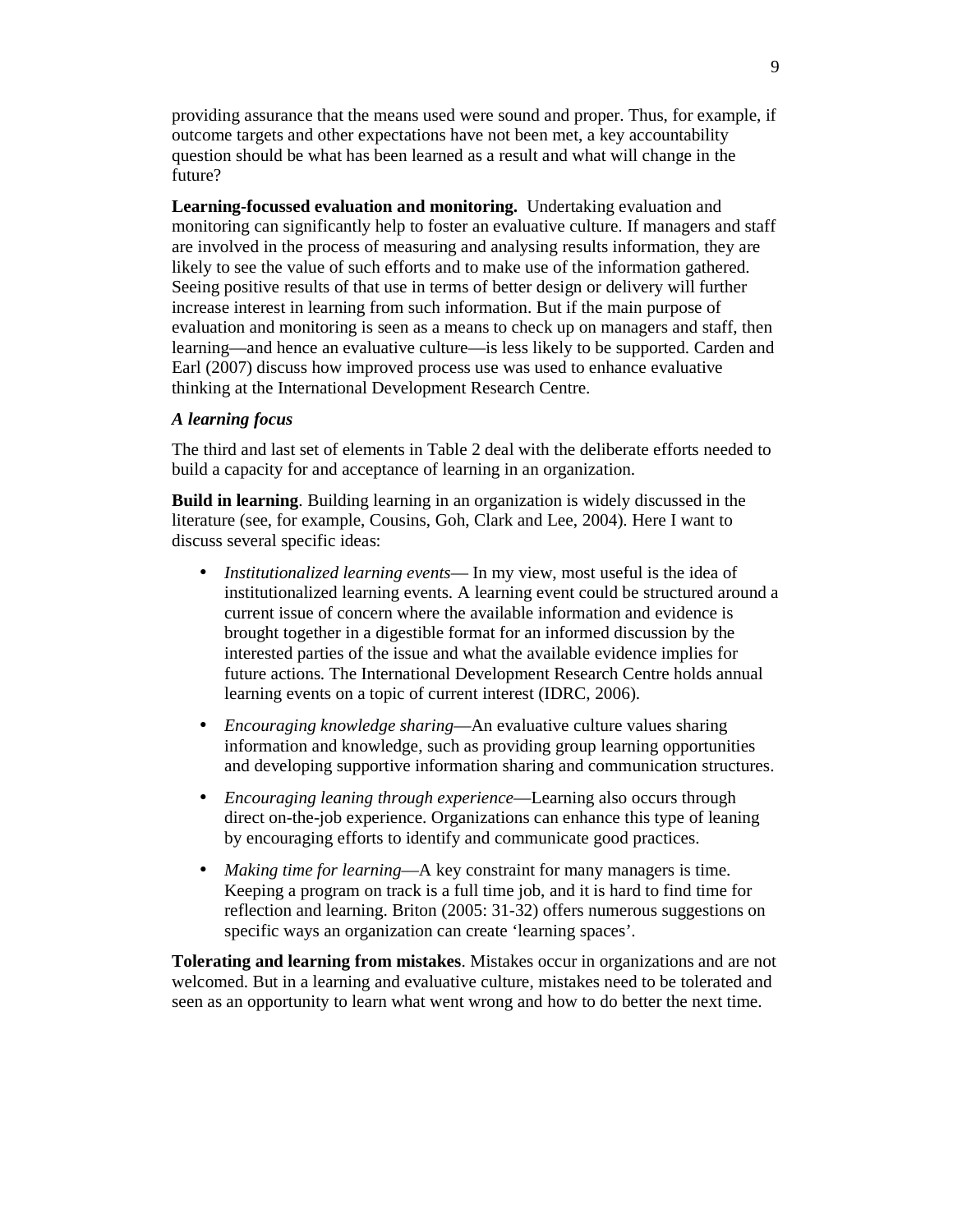### **4. What not to do**

All organizations have numerous formal and informal incentives in place to which managers and staff react. In some cases, while the original impetus for the incentive or procedure may have been valid, the incentive in a results management regime may now be in fact a disincentive. Across-the-board budget cuts is a good example. While simple to implement, they clearly send the message that when it comes to budgets the kingpin of bureaucratic life— results don't matter. Table 3 provides examples of

#### **Table 3**

#### **Examples of Disincentives for Fostering an Evaluative Culture**

- Penalizing programs/projects that provide results information (perhaps showing weak performance) over those that do not provide such information.
- Across-the-board budget cuts.
- A constant focus by management on outputs rather than outcomes.
- Penalizing individuals or units that make unpleasant truths visible.
- Setting unrealistic results targets and then sanctioning 'poor' performance, or setting targets too low.
- Poor quality results information that cannot be trusted.
- Results information overload, with inadequate synthesis done.
- Accountability that focuses only on following rules and procedures. Meeting indicators rather than achieving important results is what gets rewarded.
- No apparent organizational interest in learning and adapting.
- Inadequate regular review of the results being sought and the underlying theory of change, leading to perverse behaviour chasing the wrong results.

organizational actions that do not support an evaluative culture.

# **5. Systems of Results Activities or a Culture of Results?**

Many organizations today engage in results management and most have put in place a number of results-related systems, for planning for results, for measuring results, for evaluating results, and for reporting on results. There likely is, as a consequence, a lot of activity and discussion going on related to 'results'. But is all that 'buzz' evidence that there is indeed a culture of results, an evaluative culture in place?

Maybe. If there were little results-based planning and little measuring of results, there would, indeed, be an insufficient foundation for even beginning to create and nurture an evaluative culture. However, as reviews of RBM regimes in many organizations have concluded, *systems do not a culture make*. An organization may have systems of results without the accompanying evaluative culture to adequately exploit their utility. Indeed, results systems in many organizations may be seen as a distraction from getting on with managing. Results management systems used mainly or only to feed external reporting are all too common. And as such, they may actual work against a culture of seeing results information as some valued and worth pursuing. A recent review of many years of experience in the UN system concluded that "results-based management will continue to be an administrative chore of no real utility" unless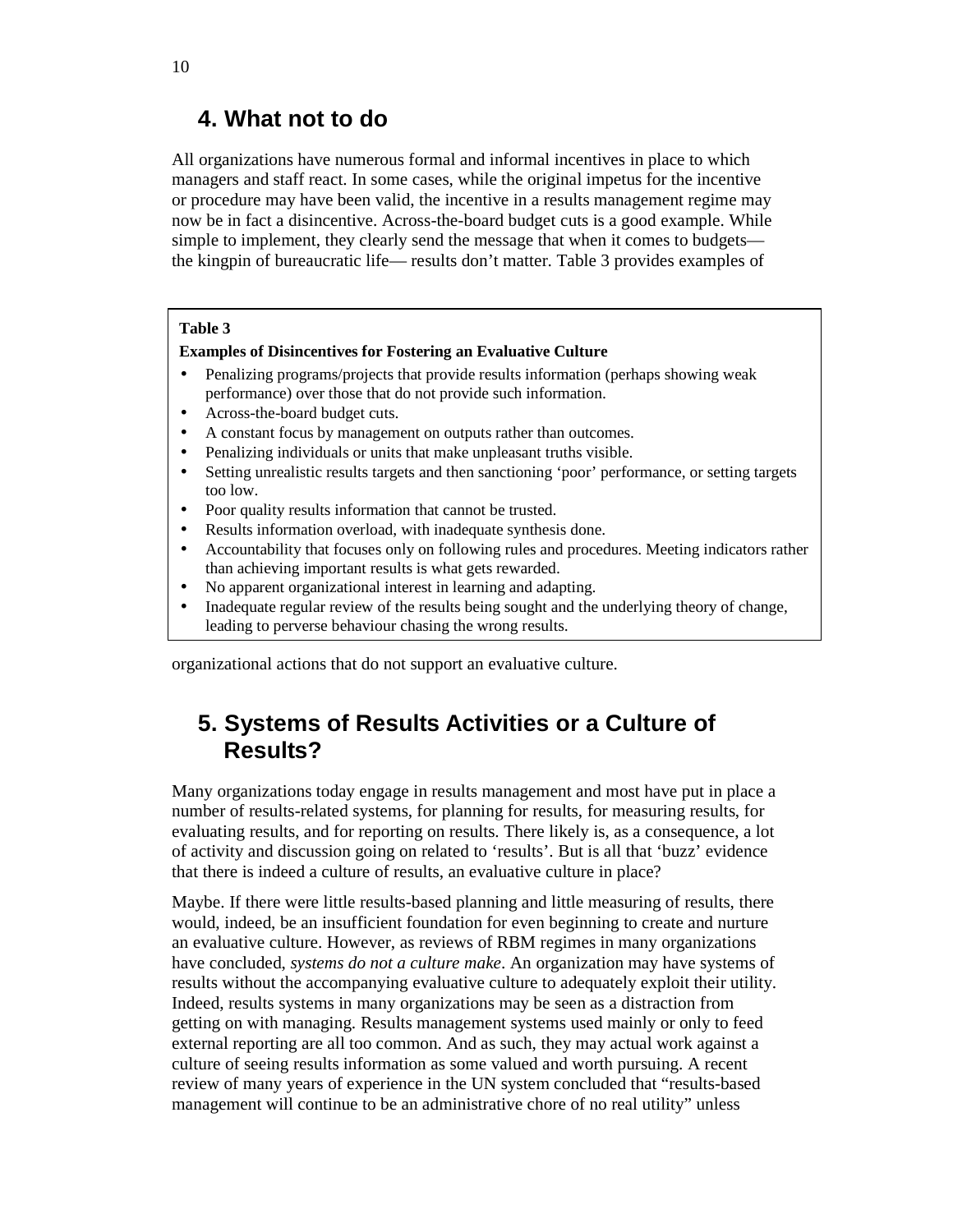significant changes are made in how the General Assembly operates (Office of Internal Oversight Services, 2008: 2).

Key to an evaluative culture is the routine use of results information to learn from past experience and to inform decision-making on the design and delivery of programs. In an organization with an evaluative culture, decision on design and delivery would rarely be made without credible empirical information on relevant past experience and on clear statements of what results will be accomplished if decisions are taken.

Table 4 suggests what would be expected in an organization with an evaluative culture, over and above systems of results.

#### **Table 4**

#### **Systems of Results or a Culture of Results?**

Many organizations have **systems of results:** 

- a results-based planning system with results frameworks for programs
- results monitoring systems in place generating results data
- evaluations undertaken to assess the results achieved by an evaluation unit
- reporting systems in place providing data on the results achieved

But these should not be mistaken for an evaluative culture. Indeed, on their own, they can become a burdensome system not helping management at all.

An **evaluative culture** would show evidence of:

- structured learning events routinely held to discuss future directions, using available results data and information
- senior managers regularly stressing the importance of credible results information for good management, and asking for results information at programming meetings
- organizational units accountable for demonstrating that they are learning
- participation in measuring results occurring throughout the organization
- decisions on design and deliver routinely and visibly informed by results information
- good results management showcased
- results information widely shared around the organization
- honest mistakes tolerated and seen as opportunities to learn and improve rather than as opportunities to blame or penalize
- training on 'results matters' integrated into regular manager and staff training, supplemented with specific results management
- managers able to adjust their activities and outputs to reflect what is being learned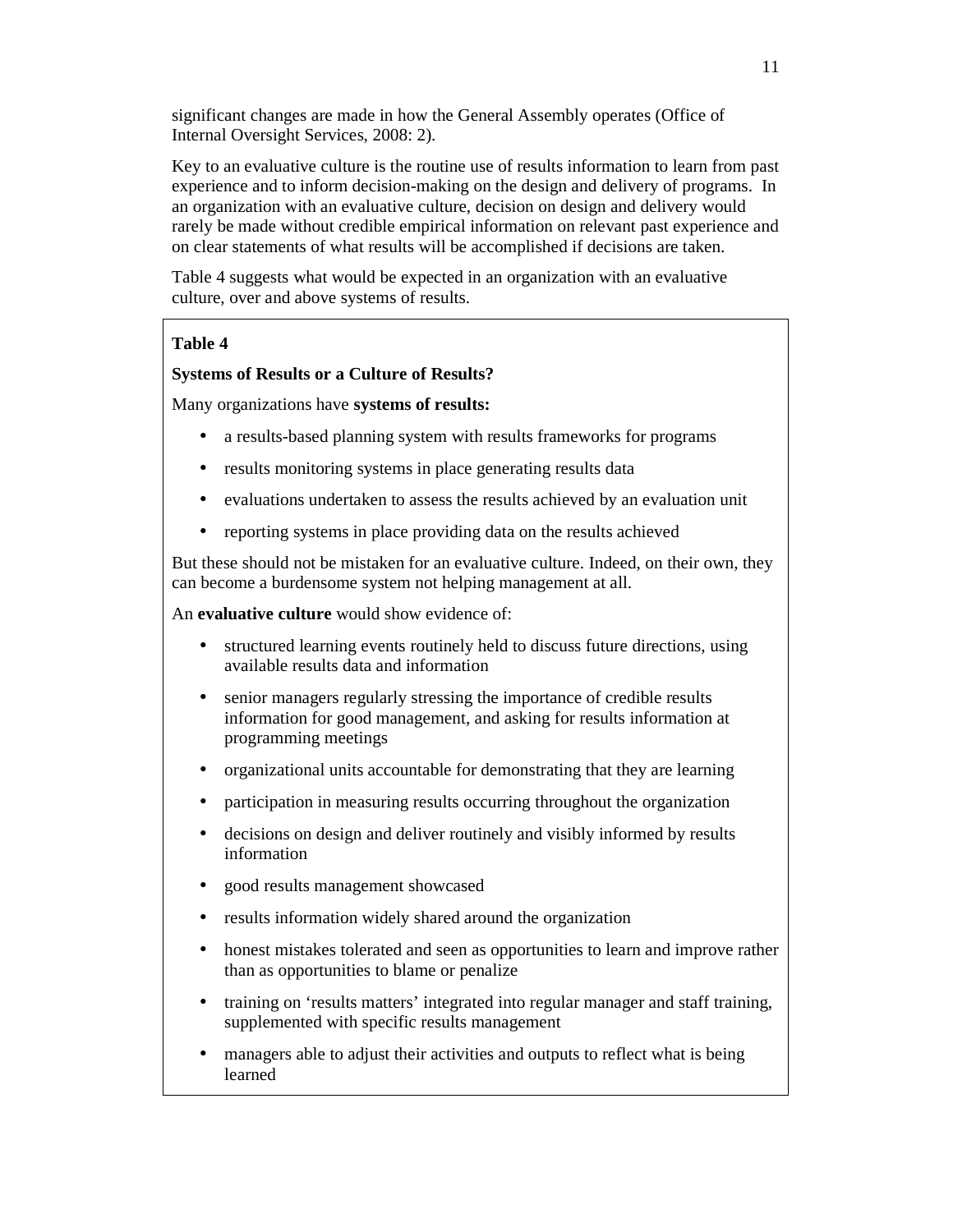# **6. A strategy for moving forward**

All or most of the elements identified in Table 2 and more concretely in Table 4 are needed to foster an evaluative culture, in the sense that their absence—and certainly their inverse—can undermine moving to a results culture. But an organization cannot advance on all these fronts at once. Changing organizational culture is a difficult task, and there has been much written about how to bring about culture change in organizations.

A first step might be to undertake a 'culture audit' (Pal and Teplova, 2003) to try and determine just what is the current attitude and experience with evaluative inquiry, and what are the current disincentives. Are any of the characteristics in Table 1 or in Table 3 in evidence? It is also clear from the literature that some level of senior management visibility and consistent support is essential to moving forward. This need not require 100% gung-ho support from senior management, but a level of support that is consistent with the actual beliefs of senior management, and with a realistic understanding of where the organization currently is. As the benefits from evaluative inquiry are realized, one can expect senior support to strengthen.

A strategy of specific actions can then be developed, based on the framework in Table 2 and the specific situation at hand. For an organization, a first level strategy might be:

- 1. Get senior management support.
- 2. Institute results-based planning and reporting.
- 3. Get managers asking the results questions.
- 4. Acquire a minimum level of internal expertise.
- 5. Hold and support learning events, at both the small unit and corporate levels.
- 6. Provide ongoing training to managers and staff.

Organizations often indeed implement some of these steps, especially the first two with some initial training. I would argue that is not enough, and the steps 3 through 6 are required to build a critical mass of support and interest in an evaluative culture.

A second level strategy could then be:

- 7. Identify and support results management champions.
- 8. Recognize and showcase good efforts at results management.
- 9. Encourage process learning—learning by participation in evaluation and results management activities.

Then, over time, additional elements of the framework outlined in Table 2 and Table 4 could be brought into play.

# **7. Concluding remarks**

While organizations may tip their hats to the importance of an evaluative culture, little is usually done to deliberately build and maintain such a culture. Efforts are typically put into building systems of measurement and reporting, and, usually one-time,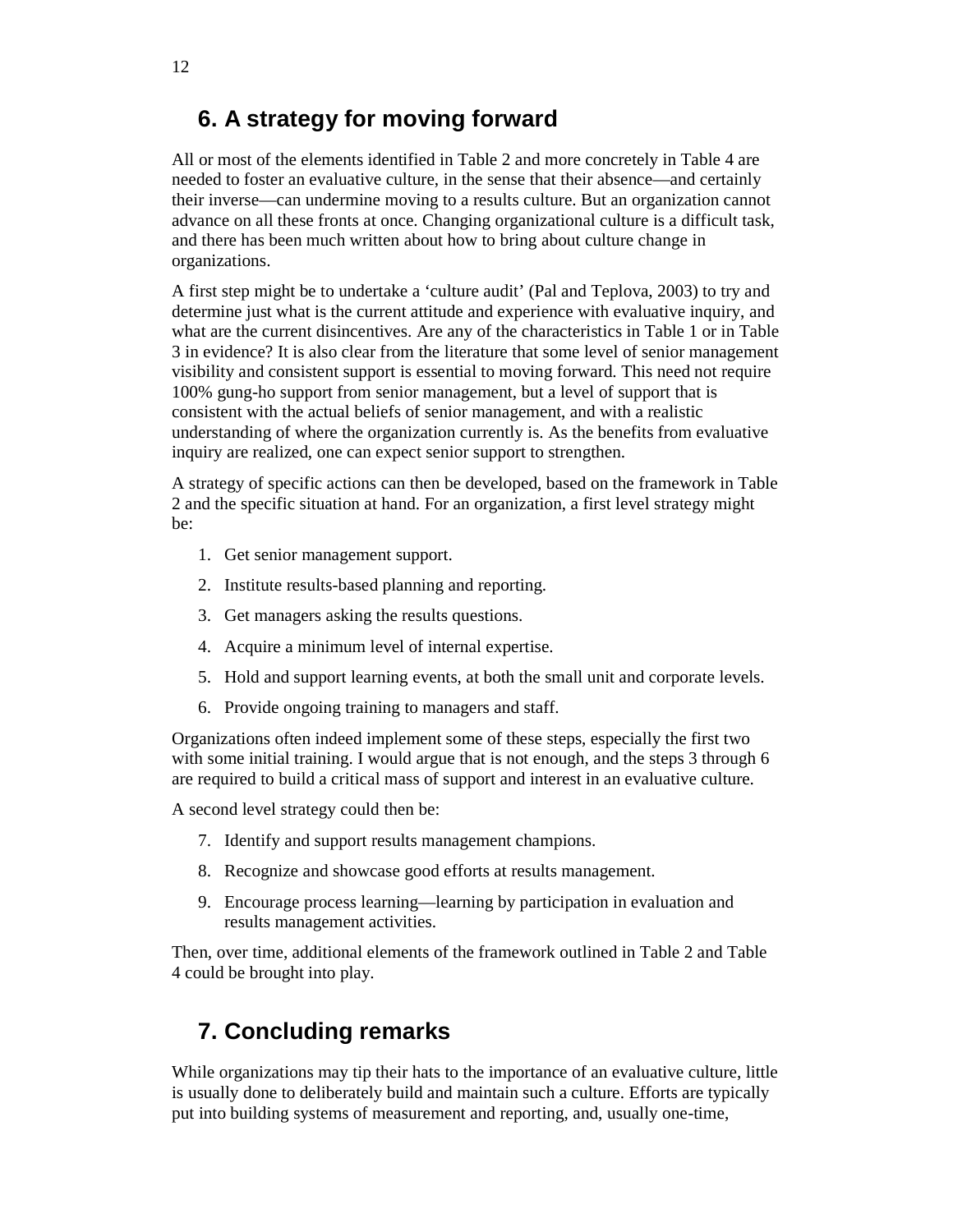enhancing the capacity of staff, all of which can be delegated to somewhere down in the organization. Yet, without a compatible evaluative culture, efforts at building capacity and systems are not enough for an effective evaluation or results management regime to thrive. Over and over again, assessments of evaluation and results management regimes find them wanting and burdensome, and point to the lack of a culture that supports and values the use of empirical evidence to routinely inform management as a major barrier.

Developing an evaluative culture in an organization will not happen through good intentions and osmosis. It requires deliberate efforts by the organization and especially its senior managers to encourage, implement and support such a culture. This brief has suggested numerous ways that such a culture can be developed and maintained in an organization.

# **8. Further Reading**

Britton, B. (2005). *Organisational Learning in NGOs: Creating the Motive, Means and Opportunity*, Praxis Report No. 3: The International NGO training and Research Centre. Available at http://www.intrac.org/pages/PraxisPaper3.html.

Carden, F. and S. Earl (2007). Infusing Evaluative Thinking as Process Use: The Case of the International Development Research Centre (IDRC). *New Directions for Evaluation*, 116: 61-73.

Cousins, B., S. Goh, S. Clark and L. Lee (2004). Integrating Evaluative Inquiry into the Organizational Culture: A Review and Synthesis of the Knowledge Base. *Canadian Journal of Program Evaluation*, 19(2): 99-141.

IDRC (2006). *A* Contemplative Recess: IDRC's Annual Learning Forum. *Evaluation Highlights No. 7*. Ottawa, International Development Research Centre. Available at http://www.idrc.ca/uploads/user-S/11424537631Highlight\_7.pdf

Kim, P. S. (2002). *Cultural Change in Government: Promoting a High-Performance Culture A Review of Ten Years of Modernisation: The HRM Perspective* Human Resources Management (HRM) Working Party Meeting Paris: OECD Available at http://www.olis.oecd.org/olis/2002doc.nsf/LinkTo/PUMA-HRM(2002)11

Mayne, J. (2007). Evaluation for Accountability: Reality or Myth? In *Making Accountability Work: Dilemmas for Evaluation and for Audit*. M.-L. Bemelmans-Videc, J. Lonsdale and B. Perrin, Eds. New Brunswick, NJ: Transaction Publishers.

Office of Internal Oversight Services (2008). *Review of results-based management at the United Nations*, A/63/268. New York: UN General Assembly. Available at http://www.un.org/ga/search/view\_doc.asp?symbol=A%2F63%2F268&Submit=Searc h&Lang=E

Pal, L. A. and T. Teplova (2003). *Rubik's Cube? Aligning Organizational Culture, Performance Measurement, and Horizontal Management*. Ottawa: Carleton University. Available at http://www.ppx.ca/Research/PPX-Research%20-%20Pal-Teplova%2005-15-03[1].pdf